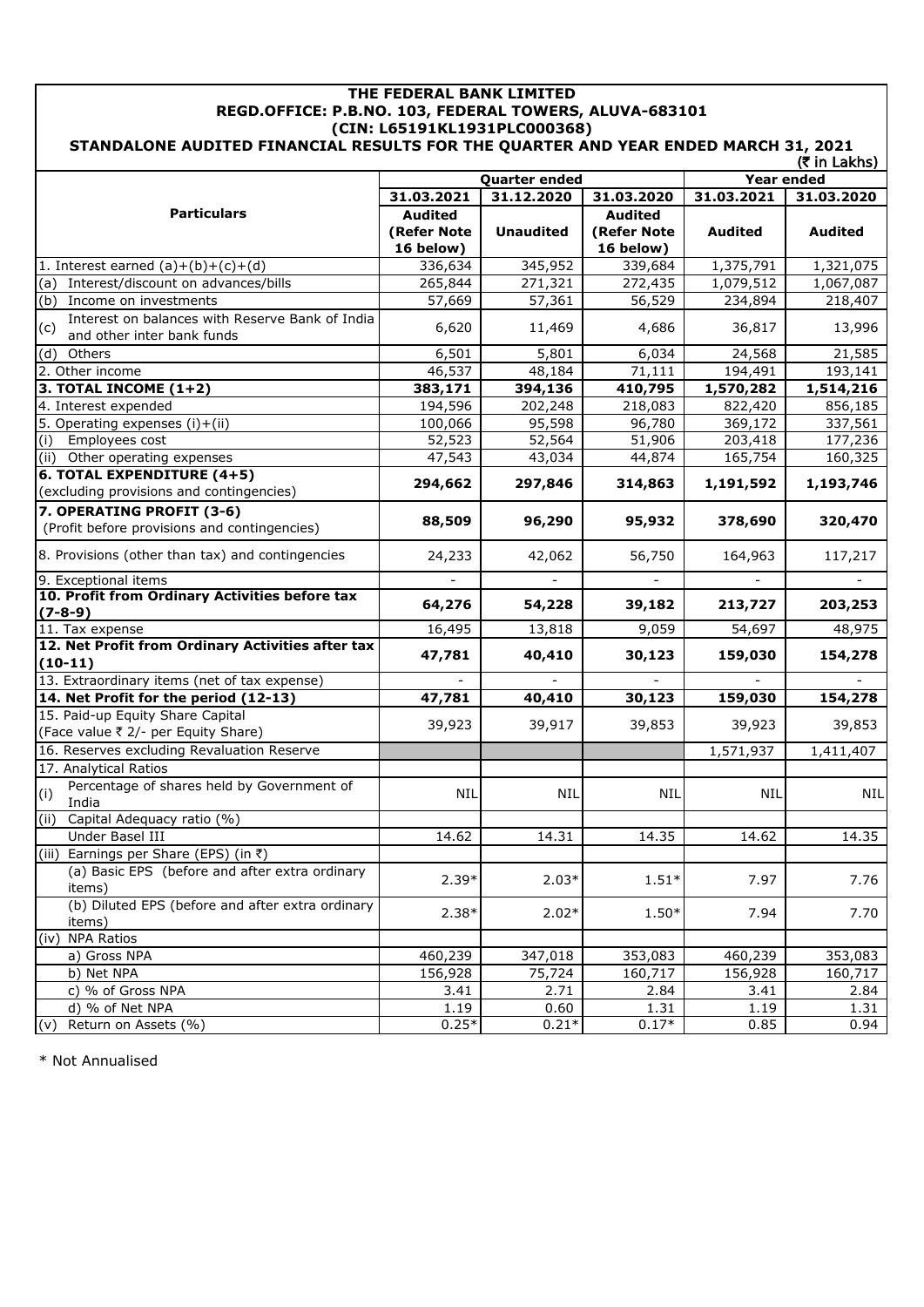### **Segment Information**@

|                                             |                |                         |                |                | (₹ in Lakhs)   |
|---------------------------------------------|----------------|-------------------------|----------------|----------------|----------------|
|                                             |                | <b>Quarter ended</b>    |                | Year ended     |                |
|                                             | 31.03.2021     | 31.12.2020              | 31.03.2020     | 31.03.2021     | 31.03.2020     |
| <b>Particulars</b>                          | Audited        |                         | <b>Audited</b> |                |                |
|                                             | (Refer Note 16 | <b>Unaudited</b>        | (Refer Note 16 | <b>Audited</b> | <b>Audited</b> |
|                                             | below)         |                         | below)         |                |                |
| <b>Segment Revenue:</b>                     |                |                         |                |                |                |
| Treasury                                    | 57,592         | 61,868                  | 68,574         | 273,996        | 226,846        |
| Corporate/Wholesale Banking                 | 103,540        | 104,742                 | 120,575        | 456,152        | 489,365        |
| Retail Banking                              | 221,795        | 227,526                 | 221,646        | 839,890        | 798,005        |
| Other Banking operations                    |                |                         |                |                |                |
| Unallocated                                 | 244            |                         |                | 244            |                |
| <b>Total Revenue</b>                        | 383,171        | 394,136                 | 410,795        | 1,570,282      | 1,514,216      |
| Less: Inter Segment Revenue                 |                |                         |                |                |                |
| <b>Income from Operations</b>               | 383,171        | 394,136                 | 410,795        | 1,570,282      | 1,514,216      |
| <b>Segment Results (net of provisions):</b> |                |                         |                |                |                |
| Treasury                                    | 13,207         | 12,234                  | 15,023         | 72,223         | 41,518         |
| Corporate/Wholesale Banking                 | 17,355         | (1,994)                 | (18,908)       | 22,275         | 17,058         |
| Retail Banking                              | 33,470         | 43,986                  | 43,263         | 118,985        | 145,113        |
| Other Banking operations                    |                | $\sim$                  |                |                |                |
| Unallocated                                 | 244            | $\overline{2}$          | (196)          | 244            | (436)          |
| <b>Profit before tax</b>                    | 64,276         | 54,228                  | 39,182         | 213,727        | 203,253        |
| <b>Segment Assets</b>                       |                |                         |                |                |                |
| Treasurv                                    | 4,525,111      | 4,510,555               | 3,787,323      | 4,525,111      | 3,787,323      |
| Corporate/Wholesale Banking                 | 7,146,590      | 6,674,295               | 7,056,243      | 7,146,590      | 7,056,243      |
| Retail Banking                              | 7,813,657      | 7,428,474               | 6,480,887      | 7,813,657      | 6,480,887      |
| Other Banking operations                    |                |                         |                |                |                |
| Unallocated                                 | 651,381        | 1,071,333               | 739,352        | 651,381        | 739,352        |
| <b>Total</b>                                | 20,136,739     | 19,684,657              | 18,063,805     | 20,136,739     | 18,063,805     |
| <b>Segment Liabilities</b>                  |                |                         |                |                |                |
| Treasury                                    | 1,413,771      | 1,342,363               | 1,627,269      | 1,413,771      | 1,627,269      |
| Corporate/Wholesale Banking                 | 1,602,533      | 1,494,931               | 1,258,540      | 1,602,533      | 1,258,540      |
| Retail Banking                              | 15,306,693     | 15,084,901              | 13,458,149     | 15,306,693     | 13,458,149     |
| Other Banking operations                    |                |                         |                |                |                |
| Unallocated                                 | 201,381        | 197,972                 | 268,086        | 201,381        | 268,086        |
| <b>Total</b>                                | 18,524,378     | $\overline{18,120,167}$ | 16,612,044     | 18,524,378     | 16,612,044     |
| Capital employed:                           |                |                         |                |                |                |
| (Segment Assets - Segment Liabilities)      |                |                         |                |                |                |
| Treasury                                    | 3,111,340      | 3,168,192               | 2,160,054      | 3,111,340      | 2,160,054      |
| Corporate/Wholesale Banking                 | 5,544,057      | 5,179,364               | 5,797,703      | 5,544,057      | 5,797,703      |
| Retail Banking                              | (7, 493, 036)  | (7,656,427)             | (6,977,262)    | (7, 493, 036)  | (6, 977, 262)  |
| Other Banking operations                    |                |                         |                |                |                |
| Unallocated                                 | 450,000        | 873,361                 | 471,266        | 450,000        | 471,266        |
| <b>Total</b>                                | 1,612,361      | 1,564,490               | 1,451,761      | 1,612,361      | 1,451,761      |

@ For the above segment reporting, the reportable segments are identified as Treasury, Corporate/Wholesale Banking, Retail Banking and Other Banking Operations in compliance with the RBI guidelines.

Statement of Assets and Liabilities of the Bank as on March 31, 2021 is given below:

| Statement of Assets and Liabilities of the Bank as on March 31, 2021 is given below: |                |                |  |  |  |
|--------------------------------------------------------------------------------------|----------------|----------------|--|--|--|
|                                                                                      |                | (₹ in Lakhs)   |  |  |  |
|                                                                                      | As at          | As at          |  |  |  |
| l Particulars                                                                        | 31.03.2021     | 31.03.2020     |  |  |  |
|                                                                                      | <b>Audited</b> | <b>Audited</b> |  |  |  |
| <b>CAPITAL AND LIABILITIES</b>                                                       |                |                |  |  |  |
| Capital                                                                              | 39,923         | 39,853         |  |  |  |
| <b>Reserves and Surplus</b>                                                          | 1,572,438      | 1,411,908      |  |  |  |
| <b>Deposits</b>                                                                      | 17,264,448     | 15,229,008     |  |  |  |
| Borrowings                                                                           | 906,850        | 1,037,243      |  |  |  |
| <b>Other Liabilities and Provisions</b>                                              | 353,080        | 345,793        |  |  |  |
| Total                                                                                | 20,136,739     | 18,063,805     |  |  |  |
| <b>ASSETS</b>                                                                        |                |                |  |  |  |
| Cash and Balances with Reserve Bank of India                                         | 764,704        | 617,491        |  |  |  |
| Balance with Banks and Money at Call and Short Notice                                | 1,194,435      | 639,967        |  |  |  |
| Investments                                                                          | 3,718,621      | 3,589,268      |  |  |  |
| Advances                                                                             | 13,187,860     | 12,226,791     |  |  |  |
| <b>Fixed assets</b>                                                                  | 49,113         | 47,999         |  |  |  |
| Other assets                                                                         | 1,222,006      | 942,289        |  |  |  |
| lTotal                                                                               | 20,136,739     | 18,063,805     |  |  |  |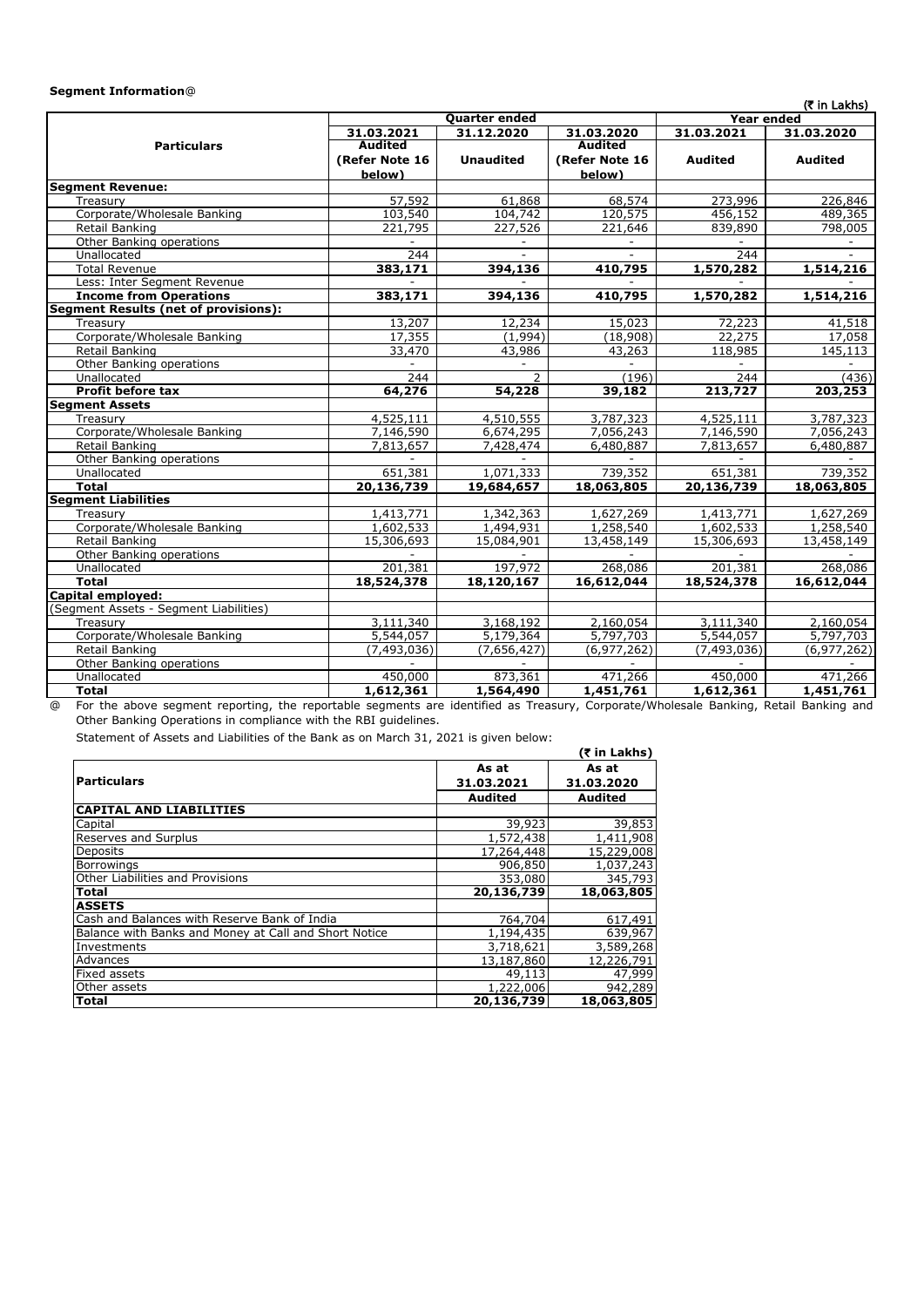#### **Notes:**

- 1 The above Standalone Financial Results for the quarter and year ended March 31, 2021 were reviewed by the Audit Committee and approved by the Board of Directors at its meeting held on May 17, 2021. These Results have been subjected to "Audit" by the Statutory Central Auditors of the Bank and an unqualified audit report has been issued.
- 2 The Bank has consistently applied its significant accounting policies in the preparation of the quarterly financial results and its annual financial statements during the years ended March 31, 2021 and March 31, 2020.
- 3 Pursuant to Board approved policy on preparation of segment information, the Bank, with effect from quarter ended June 30, 2020, has revised the basis of preparation of segment information on a direct identification basis with the aid of Internal Transfer pricing mechanism for more appropriate presentation of the segment results. Accordingly, figures for the previous periods have been regrouped / reclassified to conform to current period's classification.

The change in segment information has no impact on the overall Revenue, Results, and Capital employed of the bank for the quarter and year ended March 31, 2021 or the previous periods/year.

- 4 The working results have been arrived at after considering provision for standard assets, including requirements for exposures to entities with Unhedged Foreign Currency Exposures, non-performing assets (NPAs), depreciation on investments, income-tax and other usual and necessary provisions.
- 5 Other income includes fees earned from providing services to customers, commission from non-fund-based banking activities, earnings from foreign exchange and derivative transactions, selling of third-party products, profit on sale of investments (net), recoveries from advances written off etc.
- 6 The Capital Adequacy Ratio is computed on the basis of RBI guidelines applicable on the relevant reporting dates and the ratio for the corresponding previous period is not adjusted to consider the impact of subsequent changes if any, in the guidelines.
- 7 The Business operations of the Bank are largely concentrated in India and for the purpose of Segment reporting, the bank is considered to operate only in domestic segment, though the bank has its operations in International Finance Service Centre (IFSC) Banking Unit in Gujarat International Finance Tec-city (GIFT). The business conducted from the same is considered as part of Indian operations.
- 8 During the quarter and year ended March 31, 2021, the Bank has allotted 297,515 and 3,488,176 equity shares of  $\bar{\tau}$  2 each respectively, pursuant to the exercise of stock options by employees.
- 9 In accordance with RBI Circular DBR.No.BP.BC.1/21.06.201/2015-16 on Basel III Capital Regulations dated July 01, 2015 and RBI Circular DBR.No.BP.BC.80/21.06.201/2014-15 dated March 31, 2015 - 'Prudential Guidelines on Capital Adequacy and Liquidity Standards Amendments', Banks are required to make Pillar 3 disclosure requirements including Leverage Ratio disclosure requirements that are to be made along with the publication of Financial Results. Accordingly, such applicable disclosures have been placed on the website of the Bank which can be accessed at the following link: http://www.federalbank.co.in/regulatory-disclosures. These disclosures have not been subjected to audit or review by the Statutory Central Auditors of the Bank.
- 10 On account of uncertainties arising from the COVID-19 pandemic across the world and in India, including the current 'second wave' which has resulted in imposition of renewed restrictions in various parts of the country, the extent to which the same will impact the Bank's operations and financial position will depend on various aspects including actions taken to mitigate its impact and other regulatory measures. The Bank's capital and liquidity position is strong and would continue to be the focus area for the Bank during this period.

As per the 'COVID-19 Regulatory Packages' announced by the RBI ('the RBI guidelines'), with regard to providing relief to borrowers', whose accounts were standard as on February 29, 2020, the Bank, in accordance with the Board approved policy had offered moratorium on repayment of loan instalments and/or deferment of interest due between March 1, 2020 and August 31, 2020, including relaxation in certain parameters to all eligible borrowers, without considering the same as restructuring. In respect of such accounts that were granted moratorium, the asset classification remained standstill during the moratorium period.

The Honourable Supreme Court in a writ petition by Gajendra Sharma Vs Union of India & Anr vide its interim order dated September 3, 2020 had directed Banks that the accounts which were not declared Non performing asset (NPA) till August 31, 2020 shall not be declared NPA till further orders, pending disposal of the case by Supreme Court. Pursuant to the order, the Bank had not declared any account as NPA, which was not declared as NPA till August 31, 2020 as per the RBI Prudential norms on Income Recognition, Asset classification, and provisioning pertaining to advances, although the Bank held sufficient provisions in respect of these advances and as a prudent measure, did not recognize the unrealized interest on these accounts as income. Pending final decision in this regard, the Bank had created adequate provisions to cover any likely impact arising therefrom, which was carried under Other liabilities and Provisions' in the Balance sheet of the Bank as at December 31, 2020. The interim order to not declare accounts as NPA has been vacated by the Honourable Supreme Court on March 23, 2021 vide judgement in the matter of Small-Scale Industrial Manufacturers Association vs. UOI & Ors and RBI has issued a circular dated April 07, 2021 thereon, in accordance with which the Bank has made the asset classification of borrower accounts which were granted moratorium as above, as per the applicable extant IRAC norms with effect from September 1, 2020.

As stated above, the Bank held a provision of ₹ 53,669.00 Lakhs as on December 31, 2020 against the likely impact of COVID-19, including the RBI mandated provision as per such guidelines. During the current quarter, the bank has utilized  $\bar{\tau}$  6,089.00 Lakhs from the above provision for creation of RBI mandated provision for advances restructured under "Resolution framework for COVID-19 related stress" and an amount of  $\bar{\tau}$  47,580.00 Lakhs towards the provision required as per extant IRAC norms.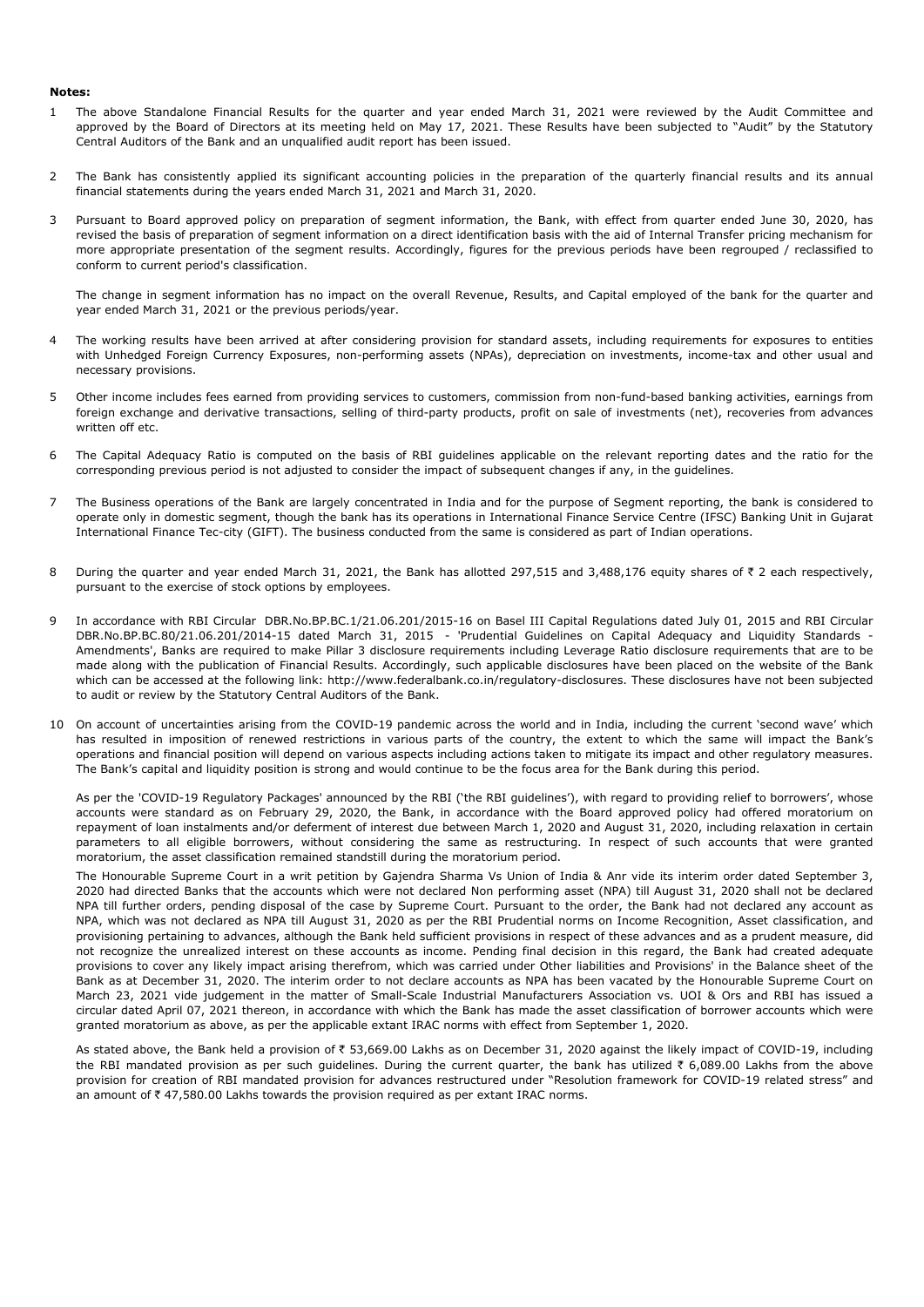- 11 In accordance with the scheme announced by the Government of India on October 23, 2020 for grant of ex-gratia payment of difference between compound interest and simple interest for six months to borrowers in specified loan accounts (March 01, 2020 to August 31,2020), the Bank had submitted the requisite claim amounting to  $\bar{\tau}$  3,014.95 Lakhs and credited the accounts of the eligible borrowers. Further, in accordance with the decision of the Honourable Supreme Court on March 23, 2021 in the matter of Small-Scale Industrial Manufacturers Association vs. UOI & Ors instructions, the aforesaid RBI circular dated April 07, 2021 and the methodology for calculation of the amount as notified by the Indian Banks Association (IBA), the Bank has created a provision of ₹ 2,100.00 Lakhs towards estimated refund/adjustment of compound interest/interest on interest/penal interest charged to the borrowers not covered under the above ex-gratia scheme during the moratorium period i.e. March 1, 2020 to August 31, 2020 and reduced the same from interest income.
- 12 The Board of Directors have recommended a dividend of 35% i.e. ₹ 0.70/- per Equity Share on face value of ₹ 2/- each for the year 2020-21 (Previous Year ₹ Nil per Equity Share) subject to the approval of the members at the ensuing Annual General Meeting. In terms of Accounting Standard (AS) 4 "Contingencies and Events occurring after the Balance sheet date" the Bank has not appropriated proposed dividend aggregating to  $\bar{\tau}$  13,973.05 Lakhs from the Profit and loss account for the year ended March 31, 2021. However the effect of the proposed dividend has been reckoned in determining capital funds in the computation of Capital adequacy ratio as on March 31, 2021.
- 13 The disclosures as required under RBI circular DOR.No.BP.BC.63/21.04.048/2019-20 dated April 17, 2020 is given below

| The disclosures as required ander not circular bonning.Br.bei.03/21.04070/2019 20 dated hpm 17, 2020 is given below |              |
|---------------------------------------------------------------------------------------------------------------------|--------------|
|                                                                                                                     | (₹ in Lakhs) |
| Amounts in SMA/overdue categories, where the moratorium/deferment was extended (As of March 31, 2020)               | 371,262.00   |
| Amount where asset classification benefits is extended (As on March 31, 2021)                                       | 73,235.00    |
| Provisions made on such accounts                                                                                    | 7,323.00     |
| Provisions adjusted against slippages in terms of paragraph 6 of the circular                                       | 3,849.00     |
| Residual provision utilised for other accounts in terms of paragraph 6 of the circular                              | 3,474.00     |

14 Details of resolution plan implemented under the Resolution Framework for COVID-19-related Stress as per RBI circular dated August 6, 2020 are given below.

|                   |                                                                                                    |                                                                                            |                                                                                                   | (₹ in lakhs except number of accounts)                                                                                   |                                                                                                   |
|-------------------|----------------------------------------------------------------------------------------------------|--------------------------------------------------------------------------------------------|---------------------------------------------------------------------------------------------------|--------------------------------------------------------------------------------------------------------------------------|---------------------------------------------------------------------------------------------------|
| Type of borrower  | (A) Number of<br>accounts where<br>resolution plan<br>has been<br>implemented<br>under this window | (B) exposure to<br>accounts<br>mentioned at (A)<br>before<br>implementation of<br>the plan | $(C)$ Of $(B)$ ,<br>aggregate<br>amount of debt<br>that was<br>converted into<br>other securities | (D) Additional<br>funding<br>sanctioned, if any,<br>including between<br>invocation of the<br>plan and<br>implementation | (E) Increase in<br>provisions on<br>account of the<br>implementation of<br>the resolution<br>plan |
| Personal Loans    | 3,967                                                                                              | 94,958.61                                                                                  |                                                                                                   |                                                                                                                          | 9,495.86                                                                                          |
| Corporate persons | -                                                                                                  |                                                                                            |                                                                                                   |                                                                                                                          |                                                                                                   |
| Of which, MSMEs   |                                                                                                    |                                                                                            |                                                                                                   |                                                                                                                          |                                                                                                   |
| <b>Others</b>     | 88                                                                                                 | 4,411.80                                                                                   |                                                                                                   |                                                                                                                          | 441.18                                                                                            |
| Total             | 4,055                                                                                              | 99,370.41                                                                                  | ۰                                                                                                 |                                                                                                                          | 9,937.04                                                                                          |

15 The disclosures as required under RBI circular DOR.No.BP.BC.62/21.04.048/2020-21 dated April 17, 2020 with respect to the number of accounts and the Amount involved in those accounts where the Resolution period was extended is given below for the year ended as on March 31, 2021:

| No. of accounts in which Resolution Period was extended |      |
|---------------------------------------------------------|------|
| Amount Involved (₹ in Lakhs)                            | -691 |

- 16 The figures of the last quarter are the balancing figures between the audited figures in respect of the full financial year and the published year to date figures upto the end of third quarter of the respective financial year, which was subjected to limited review.
- 17 The figures for the quarter and year ended March 31, 2020 were audited by predecessor statutory auditors.
- 18 Previous period's / year's figures have been regrouped / reclassified, where necessary to conform to current period's classification.

Kochi May 17, 2021 MANAGING DIRECTOR & CEO (DIN: 02274773) SHYAM SRINIVASAN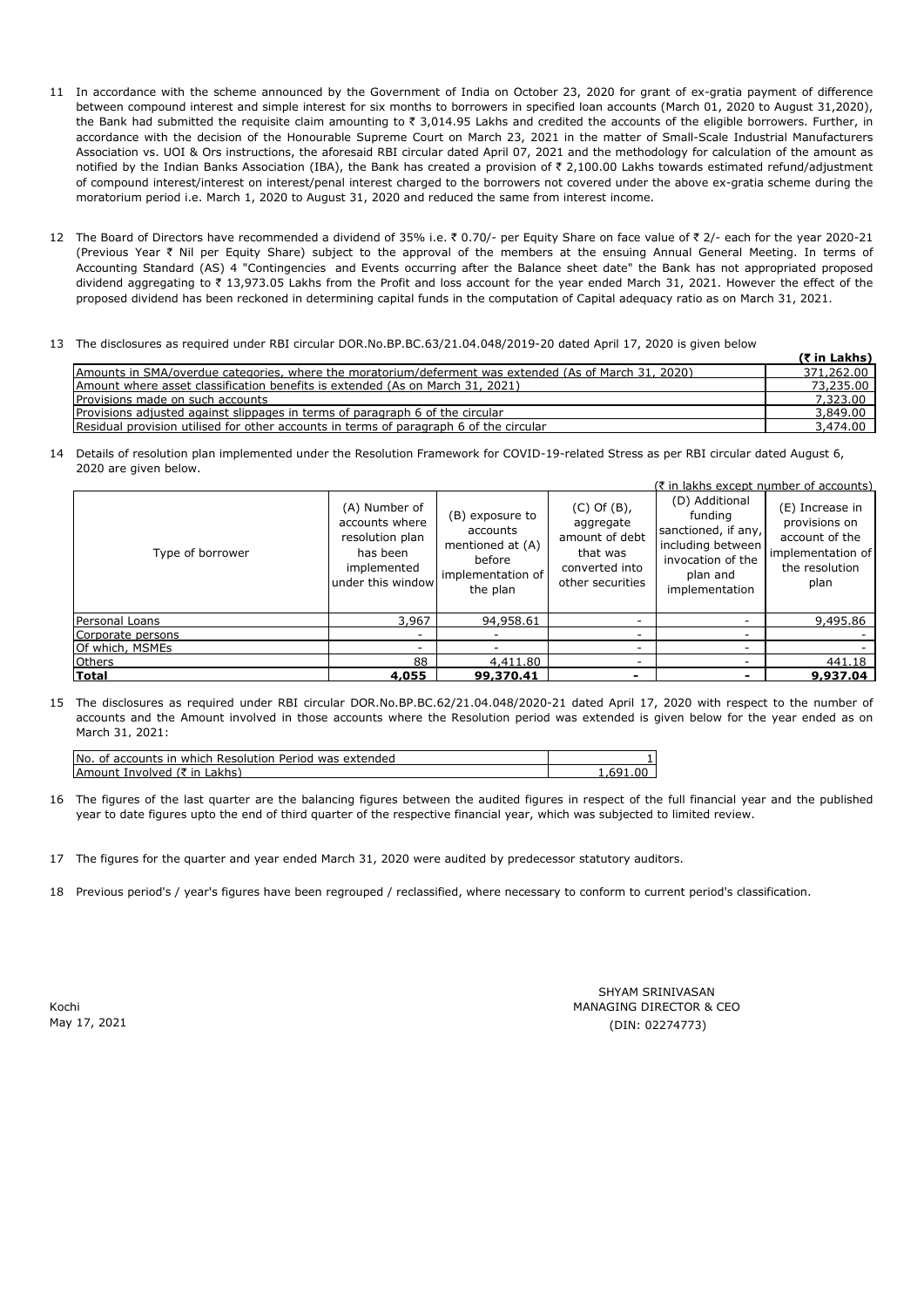# **REGD.OFFICE: P.B.NO. 103, FEDERAL TOWERS, ALUVA-683101 (CIN: L65191KL1931PLC000368) THE FEDERAL BANK LIMITED CASH FLOW STATEMENT FOR THE YEAR ENDED MARCH 31, 2021**

|                                                                                                            |                              | (₹ in Lakhs)                 |
|------------------------------------------------------------------------------------------------------------|------------------------------|------------------------------|
|                                                                                                            | Year ended<br>March 31, 2021 | Year ended<br>March 31, 2020 |
| <b>Cash Flow from Operating Activities</b>                                                                 |                              |                              |
| Net Profit before taxes                                                                                    | 213,727                      | 203,253                      |
| <b>Adiustments for:</b>                                                                                    |                              |                              |
| Depreciation on Bank's Property                                                                            | 10,450                       | 11,946                       |
| Depreciation on Investments                                                                                | 1,121                        | 6,319                        |
| Amortisation of Premium on Held to Maturity Investments                                                    | 14,219                       | 7,401                        |
| Provision for Non Performing Investments                                                                   | 390                          | 537                          |
| Provision / Charge for Non Performing Assets                                                               | 151,573                      | 101,047                      |
| Provision for Standard Assets                                                                              | 11,062                       | 9,908                        |
| (Profit)/Loss on sale of fixed assets (net)                                                                | (178)                        | (535)                        |
| Provision for Restructured assets                                                                          | (160)                        | (1,030)                      |
| Provision for Other Contingencies                                                                          | 977                          | 435                          |
|                                                                                                            | 403,181                      | 339,281                      |
| Adjustments for working capital changes:-                                                                  |                              |                              |
| (Increase)/ Decrease in Investments [excluding Held to Maturity<br>Investments <sub>1</sub>                | 233,748                      | 33,635                       |
| (Increase)/ Decrease in Advances                                                                           | (1, 112, 641)                | (1, 305, 543)                |
| (Increase)/ Decrease in Other Assets                                                                       | (274, 050)                   | (257, 121)                   |
| Increase/ (Decrease) in Deposits                                                                           | 2,035,439                    | 1,733,574                    |
| Increase/ (Decrease) in Other liabilities and provisions                                                   | (5, 158)                     | 12,216                       |
|                                                                                                            | 877,338                      | 216,761                      |
| Direct taxes paid                                                                                          | (59, 799)                    | (67, 635)                    |
| Net Cash Flow from / (Used in) Operating Activities                                                        | 1,220,720                    | 488,407                      |
| <b>Cash Flow from Investing Activities</b>                                                                 |                              |                              |
| Purchase of Fixed Assets                                                                                   | (11, 779)                    | (13,046)                     |
| Proceeds from Sale of Fixed Assets                                                                         | 392                          | 842                          |
| Investment in Subsidiary                                                                                   | 5,861                        | (6, 420)                     |
| Investment in Associate                                                                                    | 80                           | (67)                         |
| (Increase)/ Decrease in Held to Maturity Investments                                                       | (384, 772)                   | (448, 227)                   |
| Net Cash generated / (Used in) Investing Activities                                                        | (390, 218)                   | (466, 918)                   |
| <b>Cash Flow from Financing Activities</b>                                                                 |                              |                              |
| Proceeds from Issue of Share Capital                                                                       | 70                           | 152                          |
| Proceeds from Share Premium                                                                                | 1,310                        | 3,131                        |
| Proceeds from Issue of Subordinate Debt                                                                    |                              | 30,000                       |
| Increase/(Decrease) in Borrowings (Excluding Subordinate Debt)                                             | (130, 392)                   | 229,110                      |
| Dividend Paid (Including Tax on Dividend)                                                                  |                              | (33, 541)                    |
| <b>Net Cash generated from Financing Activities</b>                                                        | (129, 012)                   | 228,852                      |
| Effect of exchange fluctuation on translation reserve                                                      | 191                          | 437                          |
| Net Increase in Cash and Cash Equivalents                                                                  | 701,681                      | 250,778                      |
| Cash and Cash Equivalents at the beginning of the year<br>Cash and Cash Equivalents at the end of the year | 1,257,458<br>1,959,139       | 1,006,680<br>1,257,458       |

**Note:**

Cash and Cash Equivalents comprise of Cash in hand (including foreign currency notes), Balances with Reserve Bank of India, Balances with banks and money at call and short notice.

Kochi May 17, 2021 MANAGING DIRECTOR & CEO (DIN: 02274773) SHYAM SRINIVASAN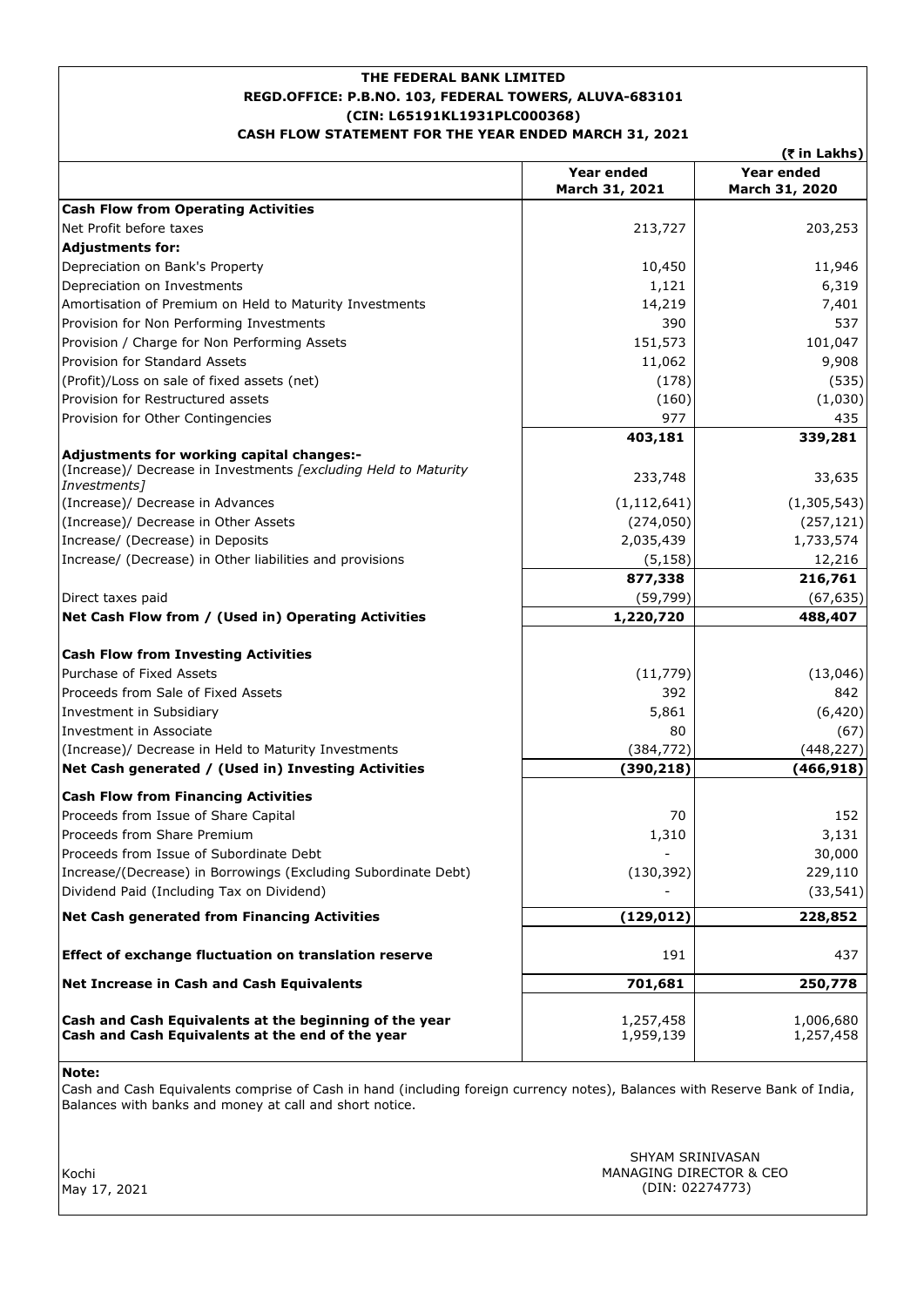## **THE FEDERAL BANK LIMITED REGD.OFFICE: P.B.NO. 103, FEDERAL TOWERS, ALUVA-683101 (CIN: L65191KL1931PLC000368) CONSOLIDATED AUDITED FINANCIAL RESULTS FOR THE QUARTER AND YEAR ENDED MARCH 31, 2021**

| (₹ in Lakhs)                                                                         |                |                      |                |                   |                |
|--------------------------------------------------------------------------------------|----------------|----------------------|----------------|-------------------|----------------|
|                                                                                      |                | <b>Quarter ended</b> |                | <b>Year ended</b> |                |
|                                                                                      | 31.03.2021     | 31.12.2020           | 31.03.2020     | 31.03.2021        | 31.03.2020     |
| <b>Particulars</b>                                                                   | <b>Audited</b> |                      | <b>Audited</b> |                   |                |
|                                                                                      | (Refer Note    | <b>Unaudited</b>     | (Refer Note    | <b>Audited</b>    | <b>Audited</b> |
|                                                                                      | 17 below)      |                      | 17 below)      |                   |                |
| 1. Interest earned $(a)+(b)+(c)+(d)$                                                 | 351,586        | 360,423              | 354,448        | 1,431,408         | 1,359,039      |
| (a)<br>Interest/discount on advances/bills                                           | 281,071        | 286,093              | 286,778        | 1,135,314         | 1,104,518      |
| (b)<br>Income on investments                                                         | 57,110         | 56,781               | 56,560         | 233,829           | 218,550        |
| Interest on balances with Reserve Bank of India<br>(c)<br>and other inter bank funds | 6,619          | 11,469               | 4,686          | 36,816            | 13,996         |
| (d)<br>Others                                                                        | 6,786          | 6,080                | 6,424          | 25,449            | 21,975         |
| 2. Other income                                                                      | 48,057         | 48,454               | 67,839         | 195,786           | 188,181        |
| 3. TOTAL INCOME $(1+2)$                                                              | 399,643        | 408,877              | 422,287        | 1,627,194         | 1,547,220      |
| 4. Interest expended                                                                 | 200,321        | 207,579              | 222,137        | 843,496           | 867,831        |
| 5. Operating expenses (i)+(ii)                                                       | 106,484        | 101,078              | 102,416        | 389,867           | 354,670        |
| (i)<br>Employees cost                                                                | 56,200         | 56,210               | 55,371         | 217,202           | 187,598        |
| (ii)<br>Other operating expenses                                                     | 50,284         | 44,868               | 47,045         | 172,665           | 167,072        |
| 6. TOTAL EXPENDITURE (4+5)                                                           |                |                      |                |                   |                |
| (excluding provisions and contingencies)                                             | 306,805        | 308,657              | 324,553        | 1,233,363         | 1,222,501      |
| 7. OPERATING PROFIT (3-6)                                                            |                |                      |                |                   |                |
| (Profit before provisions and contingencies)                                         | 92,838         | 100,220              | 97,734         | 393,831           | 324,719        |
| 8. Provisions (other than tax) and contingencies                                     | 25,563         | 43,934               | 57,794         | 172,975           | 118,722        |
| 9. Exceptional items                                                                 |                |                      |                |                   |                |
| 10. Profit from Ordinary Activities before tax                                       | 67,275         | 56,286               | 39,940         | 220,856           | 205,997        |
| $(7-8-9)$                                                                            |                |                      |                |                   |                |
| 11. Tax expense                                                                      | 17,250         | 14,319               | 9,645          | 56,136            | 50,720         |
| 12. Net Profit from Ordinary Activities after tax<br>$(10-11)$                       | 50,025         | 41,967               | 30,295         | 164,720           | 155,277        |
| 13. Extraordinary items (net of tax expense)                                         |                |                      |                |                   |                |
| 14. Net Profit for the period (12-13)                                                | 50,025         | 41,967               | 30,295         | 164,720           | 155,277        |
| 15. Minority interest                                                                | 567            | 394                  | 437            | 1,524             | 1,028          |
| 16. Share in Profit of Associates                                                    | 2,666          | 241                  | 3,046          | 3,237             | 3,771          |
| 17. Consolidated Net Profit of the group                                             |                |                      |                |                   |                |
| $(14-15+16)$                                                                         | 52,124         | 41,814               | 32,904         | 166,433           | 158,020        |
| 18. Paid-up Equity Share Capital                                                     |                |                      |                |                   |                |
| (Face value ₹ 2/- per Equity Share)                                                  | 39,923         | 39,917               | 39,853         | 39,923            | 39,853         |
| 19. Reserves excluding Revaluation Reserve                                           |                |                      |                | 1,609,799         | 1,441,882      |
| 20. Analytical Ratios                                                                |                |                      |                |                   |                |
| Percentage of shares held by Government of                                           |                |                      |                |                   |                |
| (i)<br>India                                                                         | <b>NIL</b>     | <b>NIL</b>           | <b>NIL</b>     | <b>NIL</b>        | <b>NIL</b>     |
| (i)<br>Capital Adequacy ratio (%)                                                    |                |                      |                |                   |                |
| Under Basel III                                                                      | 15.19          | 14.63                | 14.63          | 15.19             | 14.63          |
| (iii)<br>Earnings per Share (EPS) (in ₹)                                             |                |                      |                |                   |                |
| (a) Basic EPS (before and after extra ordinary                                       |                |                      |                |                   |                |
| items)                                                                               | $2.61*$        | $2.10*$              | $1.65*$        | 8.34              | 7.94           |
| (b) Diluted EPS (before and after extra ordinary                                     |                |                      |                |                   |                |
| items)                                                                               | $2.59*$        | $2.09*$              | $1.64*$        | 8.31              | 7.88           |
| <b>NPA Ratios</b><br>(iv)                                                            |                |                      |                |                   |                |
| a) Gross NPA                                                                         | 464,639        | 350,521              | 358,015        | 464,639           | 358,015        |
| b) Net NPA                                                                           | 160,471        | 78,449               | 164,953        | 160,471           | 164,953        |
| c) % of Gross NPA                                                                    | 3.35           | 2.67                 | 2.82           | 3.35              | 2.82           |
| d) % of Net NPA                                                                      | 1.18           | 0.61                 | 1.32           | 1.18              | 1.32           |
| (v)<br>Return on Assets (%)                                                          | $0.26*$        | $0.21*$              | $0.18*$        | 0.86              | 0.92           |
|                                                                                      |                |                      |                |                   |                |

\* Not Annualised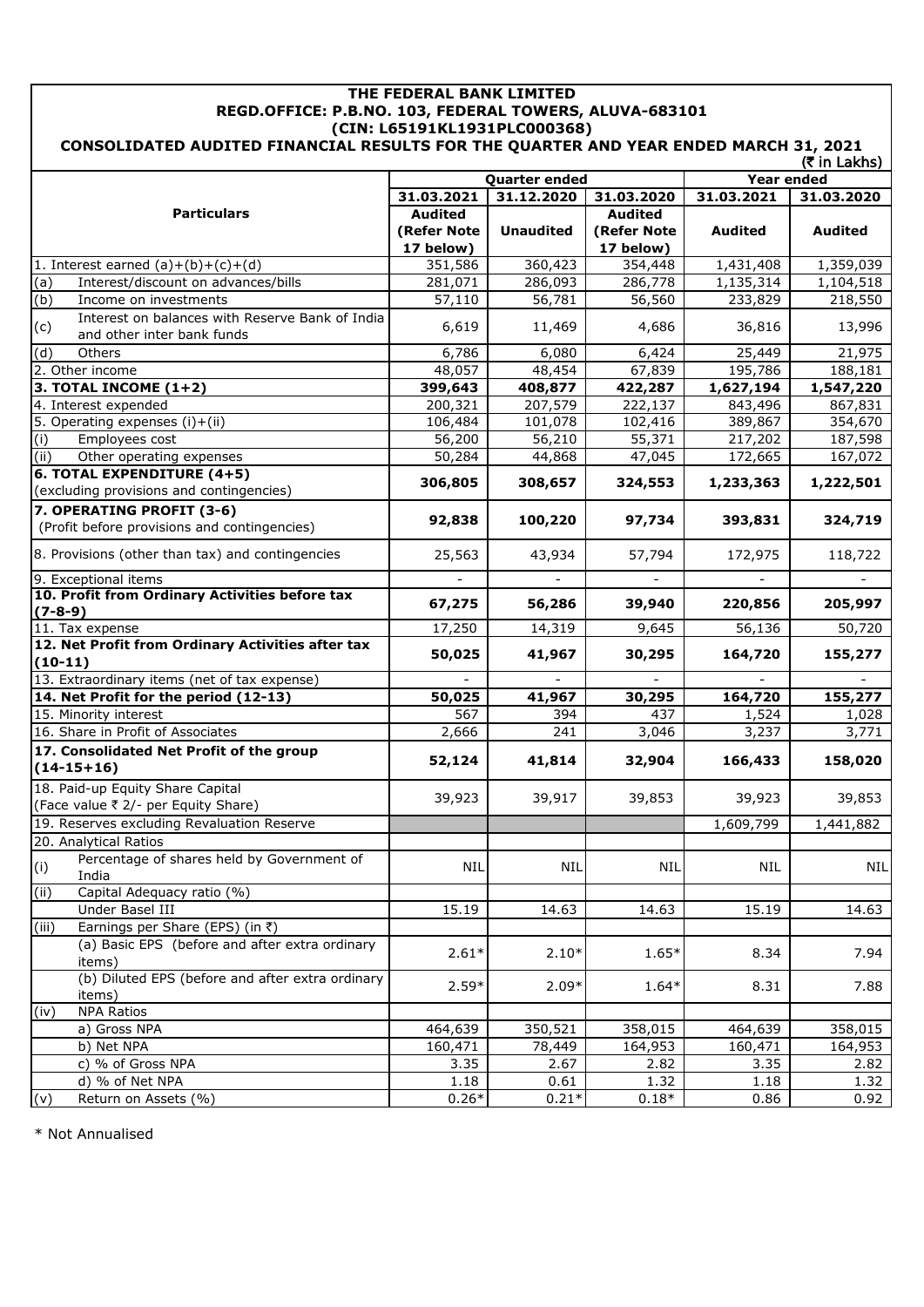### **Segment Information**@

| (₹ in Lakhs) |
|--------------|
|--------------|

|                                             |                | Quarter ended    |                | Year ended     | $($ $($ $($ $($ $($ $($ $($ $($ $($ $($ $($ $($ $($ $($ $($ $($ $($ $))))$ |
|---------------------------------------------|----------------|------------------|----------------|----------------|----------------------------------------------------------------------------|
|                                             | 31.03.2021     | 31.12.2020       | 31.03.2020     | 31.03.2021     | 31.03.2020                                                                 |
| <b>Particulars</b>                          | <b>Audited</b> |                  | <b>Audited</b> |                |                                                                            |
|                                             | (Refer Note 17 | <b>Unaudited</b> | (Refer Note 17 | <b>Audited</b> | <b>Audited</b>                                                             |
|                                             | below)         |                  | below)         |                |                                                                            |
| <b>Segment Revenue:</b>                     |                |                  |                |                |                                                                            |
| Treasury                                    | 57,114         | 61,412           | 67,607         | 273,135        | 223,796                                                                    |
| Corporate/Wholesale Banking                 | 102,437        | 103,742          | 117,824        | 451,907        | 486,614                                                                    |
| Retail Banking                              | 239,848        | 243,723          | 236,856        | 901,908        | 836,810                                                                    |
| Other Banking operations                    |                |                  |                |                |                                                                            |
| Unallocated                                 | 244            |                  |                | 244            |                                                                            |
| <b>Total Revenue</b>                        | 399,643        | 408,877          | 422,287        | 1,627,194      | 1,547,220                                                                  |
| Less: Inter Segment Revenue                 |                |                  | $\sim$         |                |                                                                            |
| <b>Income from Operations</b>               | 399,643        | 408,877          | 422,287        | 1,627,194      | 1,547,220                                                                  |
| <b>Segment Results (net of provisions):</b> |                |                  |                |                |                                                                            |
| Treasurv                                    | 13,322         | 12,395           | 14,056         | 72,226         | 38,436                                                                     |
| Corporate/Wholesale Banking                 | 16,289         | (2, 197)         | (17, 546)      | 21,547         | 18,421                                                                     |
| Retail Banking                              | 37,420         | 46,086           | 41,844         | 126,839        | 149,576                                                                    |
| Other Banking operations                    |                |                  | 1,782          |                |                                                                            |
| Unallocated                                 | 244            | 2                | (196)          | 244            | (436)                                                                      |
| <b>Profit before tax</b>                    | 67,275         | 56,286           | 39,940         | 220,856        | 205,997                                                                    |
| <b>Segment Assets</b>                       |                |                  |                |                |                                                                            |
| Treasurv                                    | 4,479,657      | 4,480,398        | 3,765,464      | 4,479,657      | 3,765,464                                                                  |
| Corporate/Wholesale Banking                 | 7,083,959      | 6,608,639        | 6,997,531      | 7,083,959      | 6,997,531                                                                  |
| Retail Banking                              | 8,282,563      | 7,864,126        | 6,832,986      | 8,282,563      | 6,832,986                                                                  |
| Other Banking operations                    |                |                  |                |                |                                                                            |
| Unallocated                                 | 650,474        | 1,070,904        | 739,352        | 650,474        | 739,352                                                                    |
| <b>Total</b>                                | 20,496,653     | 20,024,067       | 18,335,333     | 20,496,653     | 18,335,333                                                                 |
| <b>Segment Liabilities</b>                  |                |                  |                |                |                                                                            |
| Treasurv                                    | 1,403,276      | 1,361,413        | 1,626,174      | 1,403,276      | 1,626,174                                                                  |
| Corporate/Wholesale Banking                 | 1,609,960      | 1,502,304        | 1,291,143      | 1,609,960      | 1,291,143                                                                  |
| Retail Banking                              | 15,611,703     | 15,344,065       | 13,649,598     | 15,611,703     | 13,649,598                                                                 |
| Other Banking operations                    |                |                  |                |                |                                                                            |
| Unallocated                                 | 199,818        | 197,146          | 268,086        | 199,818        | 268,086                                                                    |
| <b>Total</b>                                | 18,824,757     | 18,404,928       | 16,835,001     | 18,824,757     | 16,835,001                                                                 |
| Capital employed:                           |                |                  |                |                |                                                                            |
| (Segment Assets - Segment Liabilities)      |                |                  |                |                |                                                                            |
| Treasurv                                    | 3,076,381      | 3,118,985        | 2,139,290      | 3,076,381      | 2,139,290                                                                  |
| Corporate/Wholesale Banking                 | 5,473,999      | 5,106,335        | 5,706,388      | 5,473,999      | 5,706,388                                                                  |
| Retail Banking                              | (7, 329, 140)  | (7, 479, 939)    | (6,816,612)    | (7, 329, 140)  | (6,816,612)                                                                |
| Other Banking operations                    |                |                  |                |                |                                                                            |
| Unallocated                                 | 450,656        | 873,758          | 471,266        | 450,656        | 471,266                                                                    |
| <b>Total</b>                                | 1,671,896      | 1,619,139        | 1,500,332      | 1,671,896      | 1,500,332                                                                  |

@ For the above segment reporting, the reportable segments are identified as Treasury, Corporate/Wholesale Banking, Retail Banking and Other Banking Operations in compliance with the RBI guidelines.

Statement of Assets and Liabilities of the Group as on March 31, 2021 is given below:

| bacoment or nobels and Elabinetes or the Group as on march 31, 2021 is given below. |                     | $(5$ in Lakhs)      |
|-------------------------------------------------------------------------------------|---------------------|---------------------|
| <b>Particulars</b>                                                                  | As at<br>31.03.2021 | As at<br>31.03.2020 |
|                                                                                     | Audited             | Audited             |
| <b>CAPITAL AND LIABILITIES</b>                                                      |                     |                     |
| Capital                                                                             | 39,923              | 39,853              |
| Reserves and Surplus                                                                | 1,610,300           | 1,442,383           |
| Minority Interest                                                                   | 21,673              | 18,096              |
| <b>Deposits</b>                                                                     | 17,218,611          | 15,225,191          |
| <b>Borrowings</b>                                                                   | 1,227,060           | 1,252,772           |
| Other Liabilities and Provisions                                                    | 379,086             | 357,038             |
| <b>Total</b>                                                                        | 20,496,653          | 18,335,333          |
| <b>ASSETS</b>                                                                       |                     |                     |
| Cash and Balances with Reserve Bank of India                                        | 765,451             | 618,254             |
| Balance with Banks and Money at Call and Short Notice                               | 1,216,123           | 657,477             |
| Investments                                                                         | 3,673,167           | 3,571,539           |
| Advances                                                                            | 13,551,441          | 12,484,950          |
| <b>Fixed assets</b>                                                                 | 51,749              | 50,481              |
| Other assets                                                                        | 1,238,722           | 952,632             |
| <b>Total</b>                                                                        | 20,496,653          | 18,335,333          |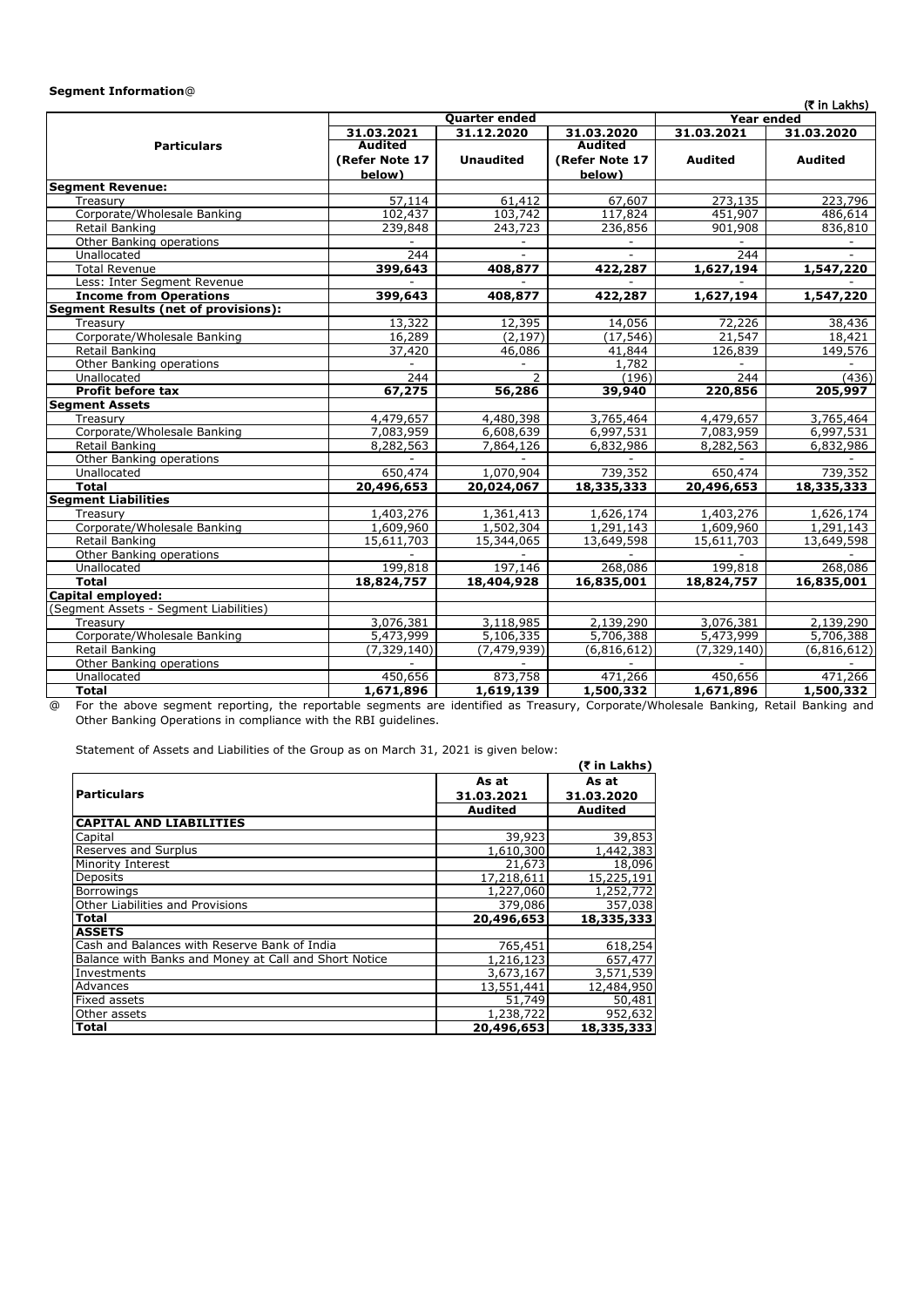#### **Notes:**

- 1 The above Consolidated Financial Results for the quarter and year ended March 31, 2021 were reviewed by the Audit Committee and subsequently taken on record and approved by the Board of Directors at its meeting held on May 17, 2021. These Results have been subjected to "Audit" by the Statutory Central Auditors of the Bank and an unqualified audit report has been issued.
- 2 The Consolidated Financial Results of the Group comprise the financial results of The Federal Bank Limited and its subsidiaries viz. Fedbank Financial Services Limited & Federal Operations and Services Limited and its associates viz. Ageas Federal Life Insurance Company Limited & Equirus Capital Private Limited.
- 3 There has been no material change in the accounting policies adopted during the quarter and year ended March 31, 2021 as compared to those followed for the year ended March 31, 2020.
- 4 Pursuant to Board approved policy on preparation of segment information, the Bank, with effect from quarter ended June 30, 2020, has revised the basis of preparation of segment information on a direct identification basis with the aid of Internal Transfer pricing mechanism for more appropriate presentation of the segment results. Accordingly, figures for the previous periods have been regrouped / reclassified to conform to current period's classification.

The change in segment information has no impact on the overall Revenue, Results, and Capital employed of the bank for the quarter and year ended March 31, 2021 or the previous periods/year.

- 5 The working results have been arrived at after considering provision for standard assets, including requirements for exposures to entities with Unhedged Foreign Currency Exposures, non-performing assets (NPAs), depreciation on investments, income-tax and other usual and necessary provisions.
- 6 Other income includes fees earned from providing services to customers, commission from non-fund-based banking activities, earnings from foreign exchange and derivative transactions, selling of third-party products, profit on sale of investments (net), recoveries from advances written off etc.
- 7 The Capital Adequacy Ratio is computed on the basis of RBI guidelines applicable on the relevant reporting dates and the ratio for the corresponding previous period is not adjusted to consider the impact of subsequent changes if any, in the guidelines.
- 8 The Business operations of the Bank are largely concentrated in India and for the purpose of Segment reporting, the bank is considered to operate only in domestic segment, though the bank has its operations in International Finance Service Centre (IFSC) Banking Unit in Gujarat International Finance Tec-city (GIFT). The business conducted from the same is considered as a part of Indian operations.
- 9 During the quarter and year ended March 31, 2021, the Bank has allotted 297,515 and 3,488,176 equity shares of  $\bar{\tau}$  2 each respectively, pursuant to the exercise of stock options by employees.
- 10 In accordance with RBI Circular DBR.No.BP.BC.1/21.06.201/2015-16 on Basel III Capital Regulations dated July 01, 2015 and RBI Circular DBR.No.BP.BC.80/21.06.201/2014-15 dated March 31, 2015 - 'Prudential Guidelines on Capital Adequacy and Liquidity Standards - Amendments', Banks are required to make Pillar 3 disclosure requirements including Leverage Ratio disclosure requirements that are to be made along with the publication of Financial Results. Accordingly, such applicable disclosures have been placed on the website of the Bank which can be accessed at the following link: http://www.federalbank.co.in/regulatory-disclosures. These disclosures have not been subjected to audit or review by the Statutory Central Auditors of the Bank.
- 11 On account of uncertainties arising from the COVID-19 pandemic across the world and in India, including the current 'second wave' which has resulted in imposition of renewed restrictions in various parts of the country, the extent to which the same will impact the Bank's operations and financial position will depend on various aspects including actions taken to mitigate its impact and other regulatory measures. The Bank's capital and liquidity position is strong and would continue to be the focus area for the Bank during this period.

As per the 'COVID-19 Regulatory Packages' announced by the RBI ('the RBI guidelines'), with regard to providing relief to borrowers', whose accounts were standard as on February 29, 2020, the Bank, in accordance with the Board approved policy had offered moratorium on repayment of loan instalments and/or deferment of interest due between March 1, 2020 and August 31, 2020, including relaxation in certain parameters to all eligible borrowers, without considering the same as restructuring. In respect of such accounts that were granted moratorium, the asset classification remained standstill during the moratorium period.

The Honourable Supreme Court in a writ petition by Gajendra Sharma Vs Union of India & Anr vide its interim order dated September 3, 2020 had directed Banks that the accounts which were not declared Non performing asset (NPA) till August 31, 2020 shall not be declared NPA till further orders, pending disposal of the case by Supreme Court. Pursuant to the order, the Bank had not declared any account as NPA, which was not declared as NPA till August 31, 2020 as per the RBI Prudential norms on Income Recognition, Asset classification, and provisioning pertaining to advances, although the Bank held sufficient provisions in respect of these advances and as a prudent measure, did not recognize the unrealized interest on these accounts as income. Pending final decision in this regard, the Bank had created adequate provisions to cover any likely impact arising therefrom, which was carried under Other liabilities and Provisions' in the Balance sheet of the Bank as at December 31, 2020. The interim order to not declare accounts as NPA has been vacated by the Honourable Supreme Court on March 23, 2021 vide judgement in the matter of Small-Scale Industrial Manufacturers Association vs. UOI & Ors and RBI has issued a circular dated April 07, 2021 thereon, in accordance with which the Bank has made the asset classification of borrower accounts which were granted moratorium as above, as per the applicable extant IRAC norms with effect from September 1, 2020.

As stated above, the Bank held a provision of ₹ 53,669.00 Lakhs as on December 31, 2020 against the likely impact of COVID-19, including the RBI mandated provision as per such guidelines. During the current quarter, the bank has utilized  $\bar{\tau}$  6,089.00 Lakhs from the above provision for creation of RBI mandated provision for advances restructured under "Resolution framework for COVID-19 related stress" and an amount of  $\bar{\tau}$  47,580.00 Lakhs towards the provision required as per extant IRAC norms.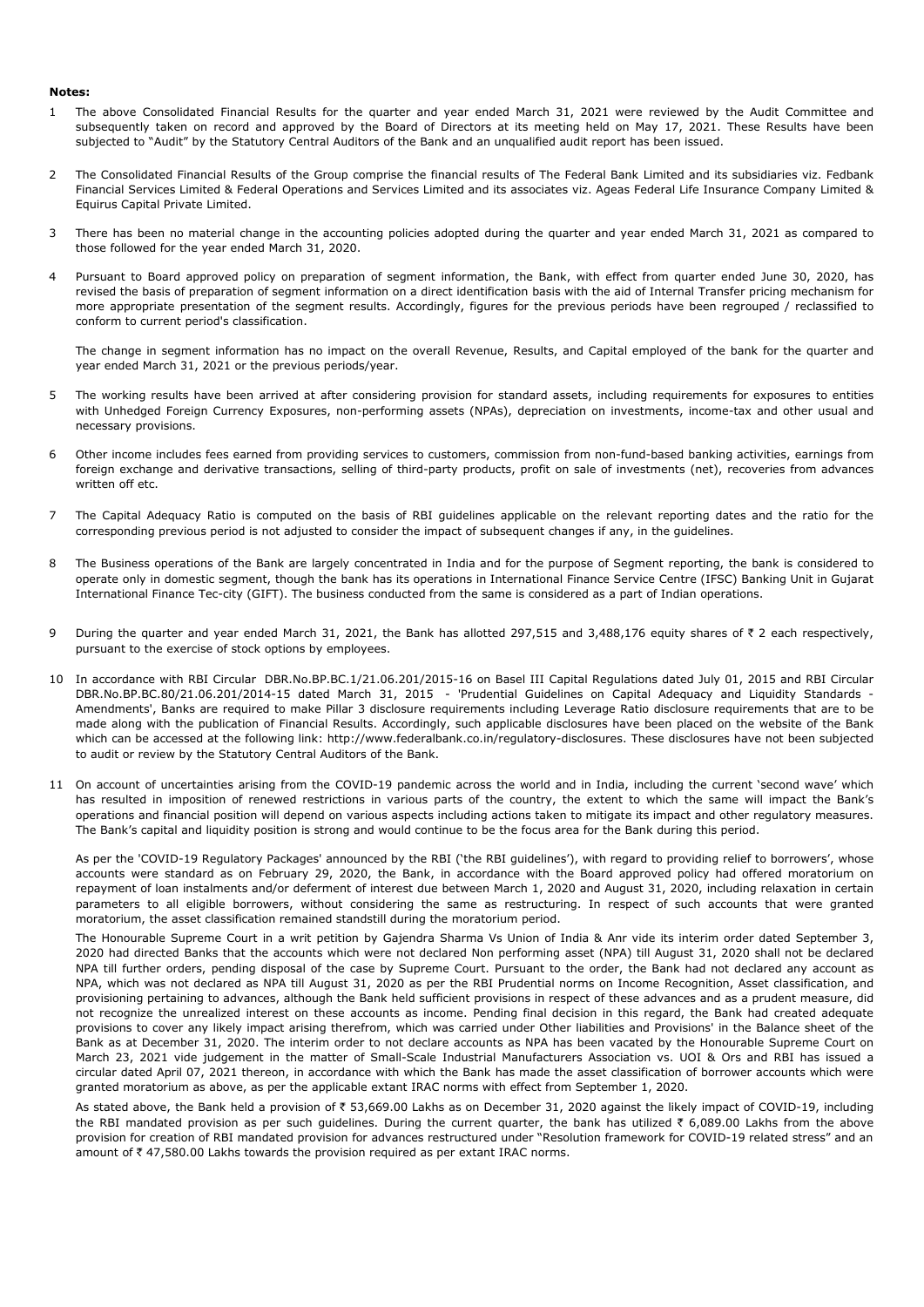- 12 In accordance with the scheme announced by the Government of India on October 23, 2020 for grant of ex-gratia payment of difference between compound interest and simple interest for six months to borrowers in specified loan accounts (March 01, 2020 to August 31,2020), the Bank had submitted the requisite claim amounting to  $\bar{\tau}$  3,014.95 Lakhs and credited the accounts of the eligible borrowers. Further, in accordance with the decision of the Honourable Supreme Court on March 23, 2021 in the matter of Small-Scale Industrial Manufacturers Association vs. UOI & Ors instructions, the aforesaid RBI circular dated April 07, 2021 and the methodology for calculation of the amount as notified by the Indian Banks Association (IBA), the Bank has created a provision of ₹ 2,100.00 Lakhs towards estimated refund/adjustment of compound interest/interest on interest/penal interest charged to the borrowers not covered under the above ex-gratia scheme during the moratorium period i.e. March 1, 2020 to August 31, 2020 and reduced the same from interest income.
- 13 The Board of Directors have recommended a dividend of 35% i.e. ₹0.70/- per Equity Share on face value of ₹2/- each for the year 2020-21 (Previous Year ` Nil per Equity Share) subject to the approval of the members at the ensuing Annual General Meeting. In terms of Accounting Standard (AS) 4 "Contingencies and Events occurring after the Balance sheet date" the Bank has not appropriated proposed dividend aggregating to ₹ 13,973.05 Lakhs from the Profit and loss account for the year ended March 31, 2021. However the effect of the proposed dividend has been reckoned in determining capital funds in the computation of Capital adequacy ratio as on March 31, 2021.
- 14 The disclosures as required under RBI circular DOR.No.BP.BC.63/21.04.048/2019-20 dated April 17, 2020 is given below

|                                                                                                       | (र in Lakhs) |
|-------------------------------------------------------------------------------------------------------|--------------|
| Amounts in SMA/overdue categories, where the moratorium/deferment was extended (As of March 31, 2020) | 371,262.00   |
| Amount where asset classification benefits is extended (As on March 31, 2021)                         | 73,235.00    |
| Provisions made on such accounts                                                                      | 7,323.00     |
| Provisions adjusted against slippages in terms of paragraph 6 of the circular                         | 3,849.00     |
| Residual provision utilised for other accounts in terms of paragraph 6 of the circular                | 3,474.00     |

15 Details of resolution plan implemented under the Resolution Framework for COVID-19-related Stress as per RBI circular dated August 6, 2020 are given below.

|                   |                                                                                                    |                                                                                            |                                                                                                   | (₹ in lakhs except number of accounts)                                                                                   |                                                                                                   |
|-------------------|----------------------------------------------------------------------------------------------------|--------------------------------------------------------------------------------------------|---------------------------------------------------------------------------------------------------|--------------------------------------------------------------------------------------------------------------------------|---------------------------------------------------------------------------------------------------|
| Type of borrower  | (A) Number of<br>accounts where<br>resolution plan<br>has been<br>implemented<br>under this window | (B) exposure to<br>accounts<br>mentioned at (A)<br>before<br>implementation of<br>the plan | $(C)$ Of $(B)$ ,<br>aggregate<br>amount of debt<br>that was<br>converted into<br>other securities | (D) Additional<br>funding<br>sanctioned, if any,<br>including between<br>invocation of the<br>plan and<br>implementation | (E) Increase in<br>provisions on<br>account of the<br>implementation of<br>the resolution<br>plan |
| Personal Loans    | 3,967                                                                                              | 94,958.61                                                                                  |                                                                                                   |                                                                                                                          | 9,495.86                                                                                          |
| Corporate persons | $\overline{\phantom{a}}$                                                                           |                                                                                            |                                                                                                   | $\overline{\phantom{0}}$                                                                                                 |                                                                                                   |
| Of which, MSMEs   | ۰                                                                                                  |                                                                                            |                                                                                                   |                                                                                                                          |                                                                                                   |
| Others            | 88                                                                                                 | 4,411.80                                                                                   | -                                                                                                 |                                                                                                                          | 441.18                                                                                            |
| Total             | 4,055                                                                                              | 99,370.41                                                                                  | $\,$                                                                                              |                                                                                                                          | 9,937.04                                                                                          |

16 The disclosures as required under RBI circular DOR.No.BP.BC.62/21.04.048/2020-21 dated April 17, 2020 with respect to the number of accounts and the Amount involved in those accounts where the Resolution period was extended is given below for the year ended as on March 31, 2021:

| No. of accounts in which Resolution Period was extended |  |
|---------------------------------------------------------|--|
|                                                         |  |
| Amount Involved (₹ in Lakhs)                            |  |

- 17 The figures of the last quarter are the balancing figures between the audited figures in respect of the full financial year and the published year to date figures upto the end of third quarter of the respective financial year, which was subjected to limited review.
- 18 The figures for the quarter and year ended March 31, 2020 were audited by predecessor statutory auditors.
- 19 Previous period's / year's figures have been regrouped / reclassified, where necessary to conform to current period's classification.

Kochi May 17, 2021 (DIN: 02274773)

SHYAM SRINIVASAN MANAGING DIRECTOR & CEO **(**` **in Lakhs)**